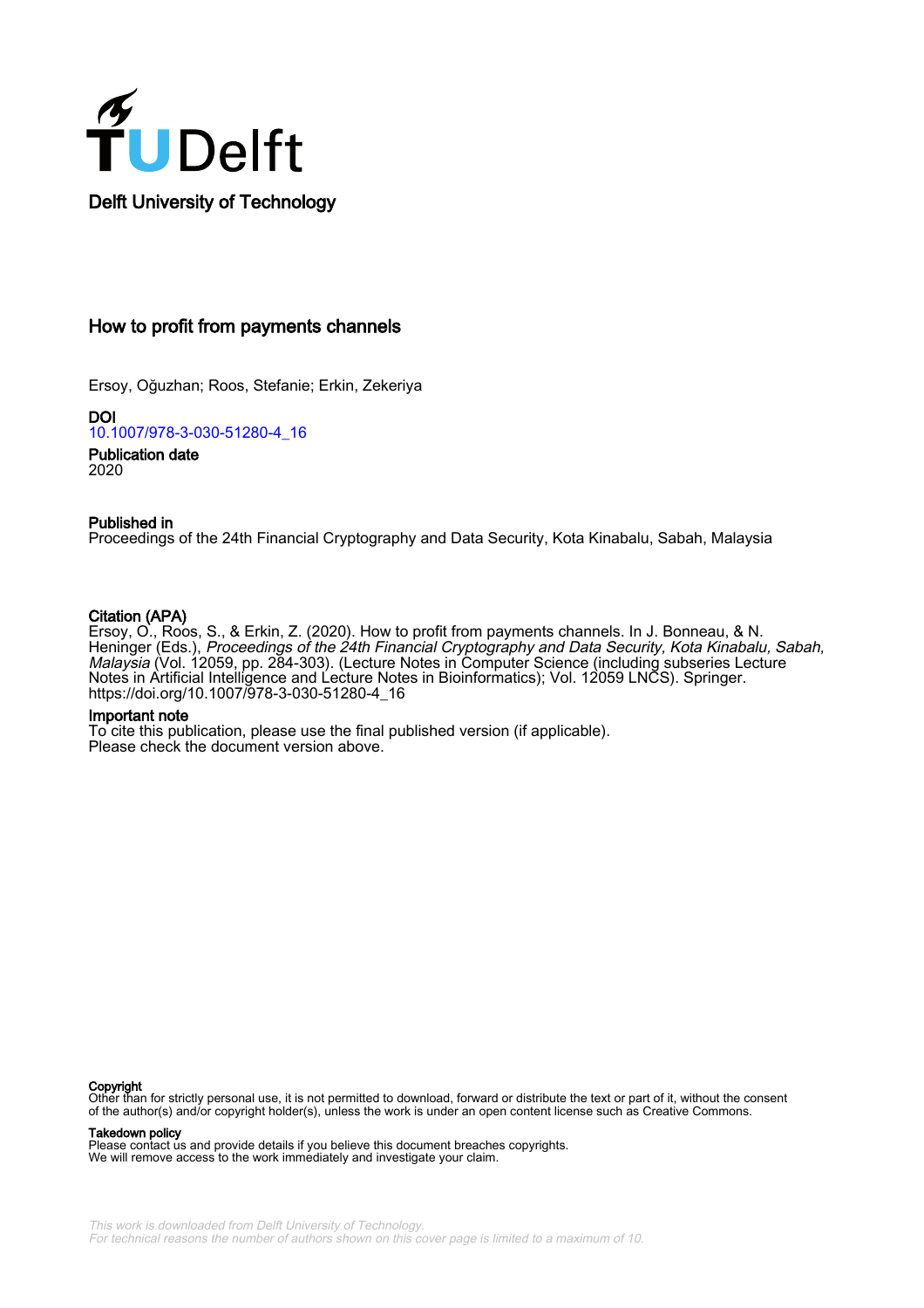# How to profit from payments channels

O˘guzhan Ersoy, Stefanie Roos and Zekeriya Erkin

Delft University of Technology {o.ersoy, s.roos, z.erkin}@tudelft.nl

Abstract. Payment channel networks like Bitcoin's Lightning network are an auspicious approach for realizing high transaction throughput and almost-instant confirmations in blockchain networks. However, the ability to successfully conduct payments in such networks relies on the willingness of participants to lock collateral in the network. In Lightning, the key financial incentive to lock collateral are low fees for routing payments of other participants. While users can choose these fees, realworld data indicates that they mainly stick to default fees. By providing insights on beneficial choices for fees, we aim to incentivize users to lock more collateral and improve the effectiveness of the network.

In this paper, we consider a node **A** that given the network topology and the channel details establishes channels and chooses fees to maximize its financial gain. Our contributions are i) formalization of the optimization problem, ii) proving that the problem is NP-hard, and iii) designing and evaluating a greedy algorithm to approximate the optimal solution. In each step, our greedy algorithm establishes a channel that maximizes the increase to  $\mathbf{A}$ 's total reward, which corresponds to maximizing the number of shortest paths passing through A. Our simulation study leveraged real-world data sets to quantify the impact of our gain optimization and indicates that our strategy is at least a factor two better than other strategies.

# 1 Introduction

Payment channel networks [14] overcome the need to globally agree on every transaction in a blockchain. Instead, nodes can open and close channels that they can use to transfer coins directly. In the absence of disputes, transactions only require local communication between the parties involved in a transaction. Nodes without a direct payment channel can route payments via intermediaries to avoid the transaction fees and delays of channel opening. Thus, by moving transactions off-chain, payment channels have the potential to drastically increase the transaction throughput while reducing the confirmation times from tens of minutes to sub-seconds. The most notable examples of payment channel networks are Bitcoin's Lightning [19] and Ethereum's Raiden [2].

When opening a payment channel, nodes need to lock coins that they cannot use outside of the channel during the lifetime of the channel. This opportunity cost makes it unattractive to maintain payment channels. However, routing payments in a network requires that the network has well-funded channels [14].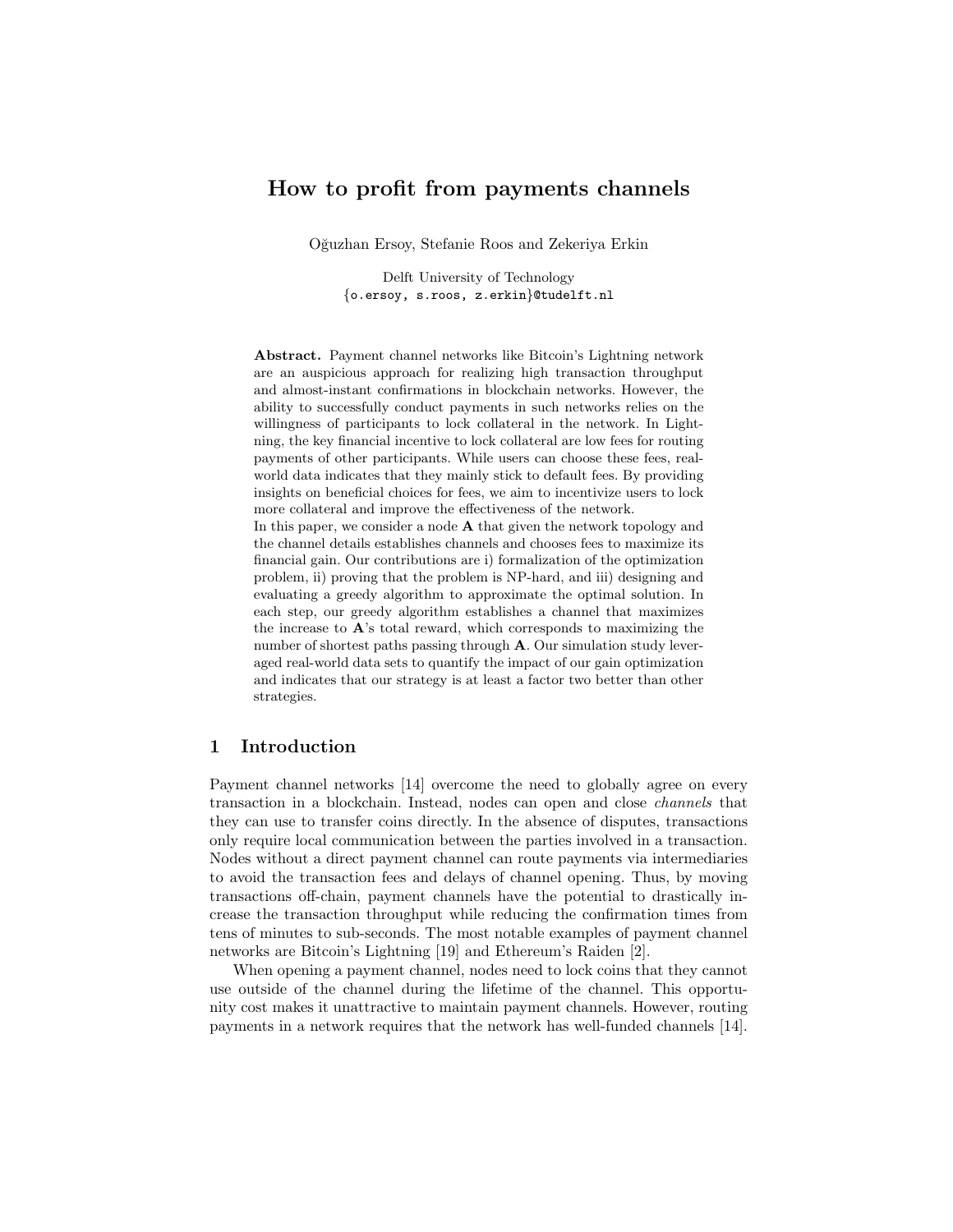The key incentives for locking collateral in a channel are i) frequent transaction with the other party  $[7]$  and ii) financial gain through routing fees  $[11]$ , i.e., fees that nodes charge for routing payments as intermediaries. Our analysis of the Lightning network shows that the fees charged for routing are currently low and mainly equal to the default value [21]. We conjecture that the current payment channel networks primarily rely on the first incentive. However, research on the Lightning network suggests that this incentive entails networks of a low resilience with a few central hubs [22]. Analyzing the second incentives and show-casing that payment channels can entail financial profit is the most promising avenue of research to incentivize the participation in payment channel networks and fully leverage the potential of this promising blockchain scalability approach.

In this paper, we adapt a payment channel network (PCN) model based on Lightning. We assume a known topology and fees. Nodes select the cheapest path to conduct a payment. A node  $\bf{A}$  aims to maximize its profit through routing fees by choosing both its payment channels and fees. The problem is challenging as higher fees indicate a higher profit if the node routes the payment but also a lower probability to be chosen for routing due to the transactions taking the cheapest path.

Despite the importance of fees in payment channel networks, the issue has been mainly ignored in past research. The majority of papers deal with cryptographic protocols for channel establishment and multi-hop payments (e.g.,  $[6, 7]$ ,  $10,15,17$ ) as well as algorithms for routing payments (e.g.,  $[16,20,23]$ ). There is some work on comparing routing fees to the on-chain fees of blockchains and presenting an economical analysis of the relation between the two fee types [5,11]. It is interesting to note that routing fees are related to the payment value whereas on-chain blockchain fees usually relate to the size of the transactions. In contrast, Di Stasi et al. [24] evaluated the impact of routing fees on keeping channels balanced, i.e., ensuring that a channel is not used exclusively in one direction. The authors suggest a novel linear fee policy for each channel to improve channel balances. Most similar to our work, Avarikioti et al. [3] studied the optimal fee assignment of channels from the point of view of a payment service provider (PSP). The authors analyzed optimal channel fees of the whole network that maximizes the total reward of the PSP instead of focusing on a node, which defines our problem. However, the authors can only solve for tree-structured networks, which does not make the approach useful in practice.

We are hence the first to cover the aspect of maximizing fees in payment channel networks. More precisely, we formalize the problem of maximizing fees in a Lightning-inspired system model. We present an algorithm for solving the defined optimization problem heuristically. Our greedy algorithm iteratively i) adds channels and ii) selects fees such that each added channel increases the profit maximally for the previously selected channels. For this purpose, we leverage the concept of (edge) betweenness centrality, i.e., the fraction of cheapest paths a vertex or edge is contained in. We evaluate our algorithm for real-world data sets of the Lightning network. Our evaluation strongly indicates that our approach does not only greatly improve the profit in comparison to default fees but also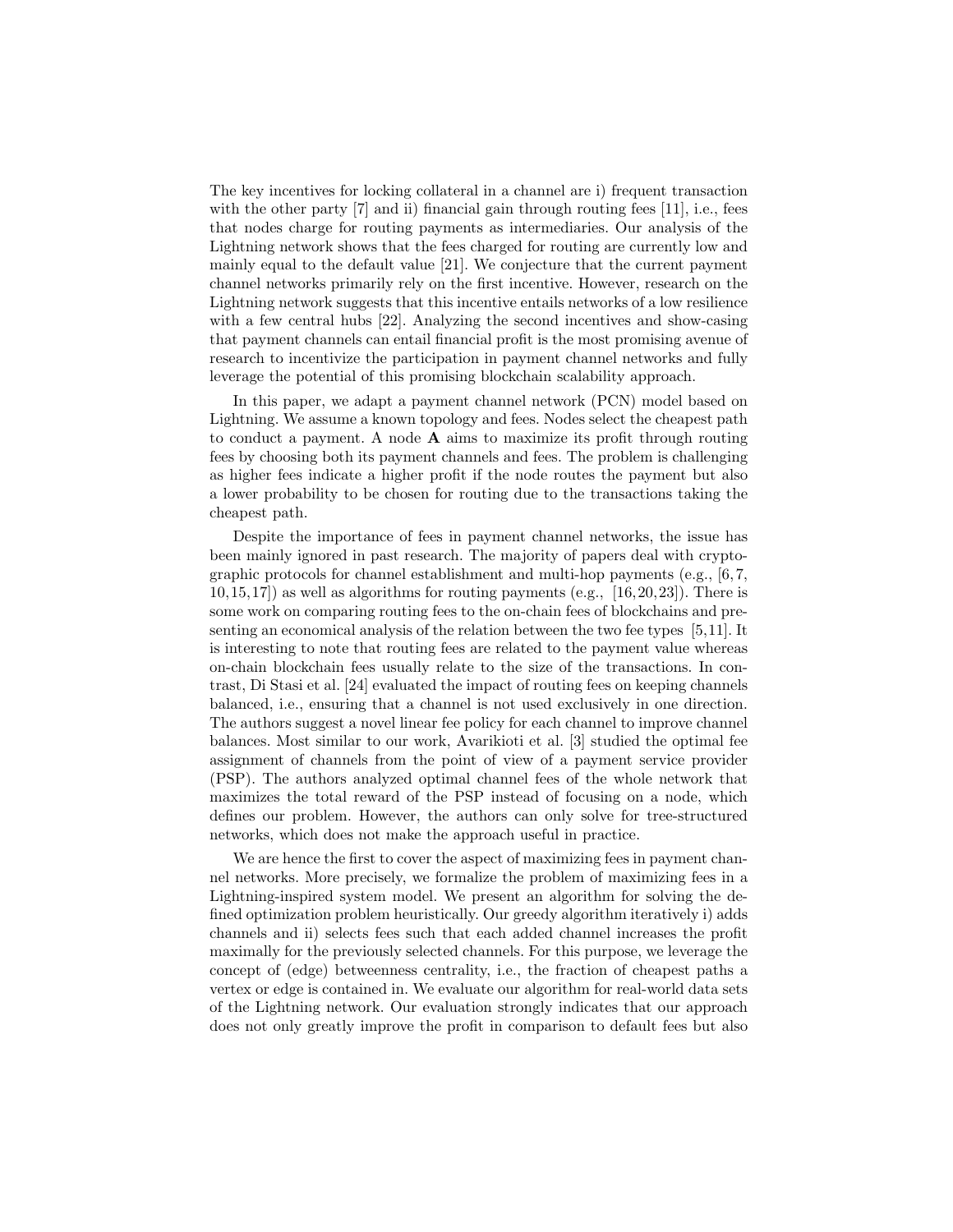that leveraging betweenness centrality for selecting channels offers considerably better results than other network centrality measures. More preciously, our algorithm increases the profit by a factor 4 in comparison to default fee values and is at least a factor 2 better than other strategies. Our evaluation further demonstrates that nodes with already established channels can increase their profit by utilizing only our fee selection algorithm without establishing new channels.

# 2 Background

This section summarizes key concepts from the field of payment channels. Furthermore, as our algorithm relies on graph centrality metrics, this section defines these metrics and gives some intuition on their role.

### 2.1 Payment Channel Networks

Payment channel networks are one key approaches to scaling blockchains by moving transactions off-chain [14]. Two parties open a payment channel through an initial funding transaction on the blockchain that locks coins such that they can only be used for transactions between the two parties. After this initial funding transaction, the two parties can conduct payments without directly interacting with the blockchain. They commit to the latest balance of the channel, i.e., the distribution of the total number of locked coins over the two parties. For instance, let nodes  $u$  and  $v$  open a payment channel such that  $u$  locks  $x$  coins and v locks y coins. The initial balance of the channel is  $(x, y)$  and its total capacity is  $x + y$ . If u sends one coin to v, the balance changes to  $(x - 1, y + 1)$ .

In case of a dispute about the channel balance, the signed commitments documenting the state changes are published on the blockchain. The blockchain consensus then assigns the coins according to the latest valid channel state. Once the two parties decide to close their channel, they have to conduct a closing transaction on the blockchain. Afterward, they receive the coins locked in the channel with the number of coins per party corresponding to the channel balance at the time of the closure. In the absence of disputes, the intermediary transactions are almost instant and the number of transaction is merely bound locally by the bandwidth and latency of nodes.

Establishing a payment channel does not make sense if parties do not trade with each other regularly due to i) the on-chain fees for establishing the channel and ii) the opportunity cost caused by locking coins to the channel. Thus, most nodes will only establish a few channels with frequent trading partners. Routing payments via a path consisting of multiple channels nevertheless allows nodes to trade without having a direct channel. For instance, a node s can make a payment to a node r via two intermediary nodes u and v, meaning that the payment is routed via three payment channels: s to u, u to v, and v to r. The balances along all these channels change according to the transaction value.

The intermediary nodes charge fees for the use of their channels. For a channel  $Ch_i$  from u to v, these fees consist of a basic fee  $BF_{Ch_i}$  for using the channel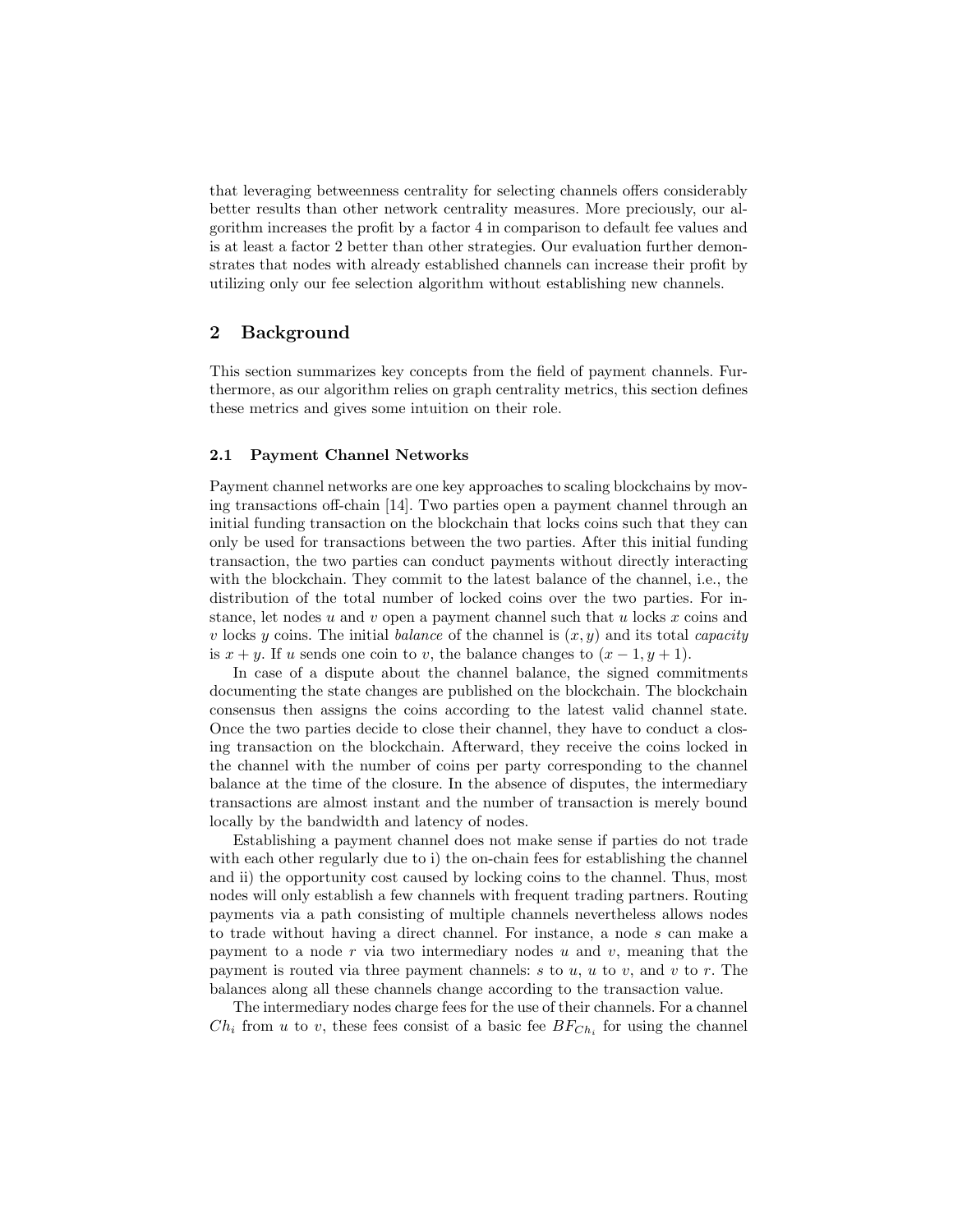and fee rate  $FR_{Ch_i}$  per transferred unit. The overall fee of a transaction tx for the channel is hence

$$
\mathbf{f}(Ch_i, tx) = BF_{Ch_i} + FR_{Ch_i} \cdot |tx|,\tag{1}
$$

where  $|tx|$  denotes the transaction amount. The fees are determined by and paid to u. The sender s has to pay the fees. Note that the fee calculation formula given in Equation 1 is specific to the Lightning network [1]. Still, the other payment or state channel networks have a similar structure.

#### 2.2 Graph Centrality Metrics

In this work, we model a PCN network as a directed graph. In this manner, each node in the payment channel represents a vertex in the graph and each channel is represented by two directional edges between the nodes (one for each direction). The channel fees correspond to the weights of the edges.

As a consequence, we can make use of graph metrics that characterize the importance of certain nodes in a weighted directed graph. Our key metrics are (vertex) betweenness centrality and edge betweenness centrality.

Definition 1 (Betweenness Centrality). The betweenness centrality of a vertex  $[12]$  v is proportional to the total number of shortest paths that pass through that vertex, i.e.,

$$
\mathbf{bc}(v) = \sum_{\substack{s \neq t \neq v \\ \sigma_{st} \neq 0}} \frac{\sigma_{stv}}{\sigma_{st}},
$$

where  $\sigma_{st}$  denotes the number of shortest paths between s and t and  $\sigma_{stv}$  is the number of such shortest paths containing the vertex v.

Similarly, the edge betweenness centrality [13] of an edge relates to the total number of shortest paths that pass through that edge, *i.e.*,

$$
\mathbf{e}([v_1v_2]) = \sum_{\substack{s \neq t \\ \sigma_{st} \neq 0}} \frac{\sigma_{st[v_1v_2]}}{\sigma_{st}},
$$

where  $\sigma_{st[v_1v_2]}$  is the number of shortest paths passing through the edge  $[v_1v_2]$ .

The analysis of this paper makes use of the following result about vertex betweenness centrality to assess the suitability of our greedy heuristic for selecting channel fees.

**Theorem 1** ( [4]). For each vertex v, betweenness centrality function  $\mathbf{bc}(v)$  is a monotone function for the set of edges incident to v.

An important problem concerning the betweenness centrality is the maximum betweenness improvement (MBI) problem.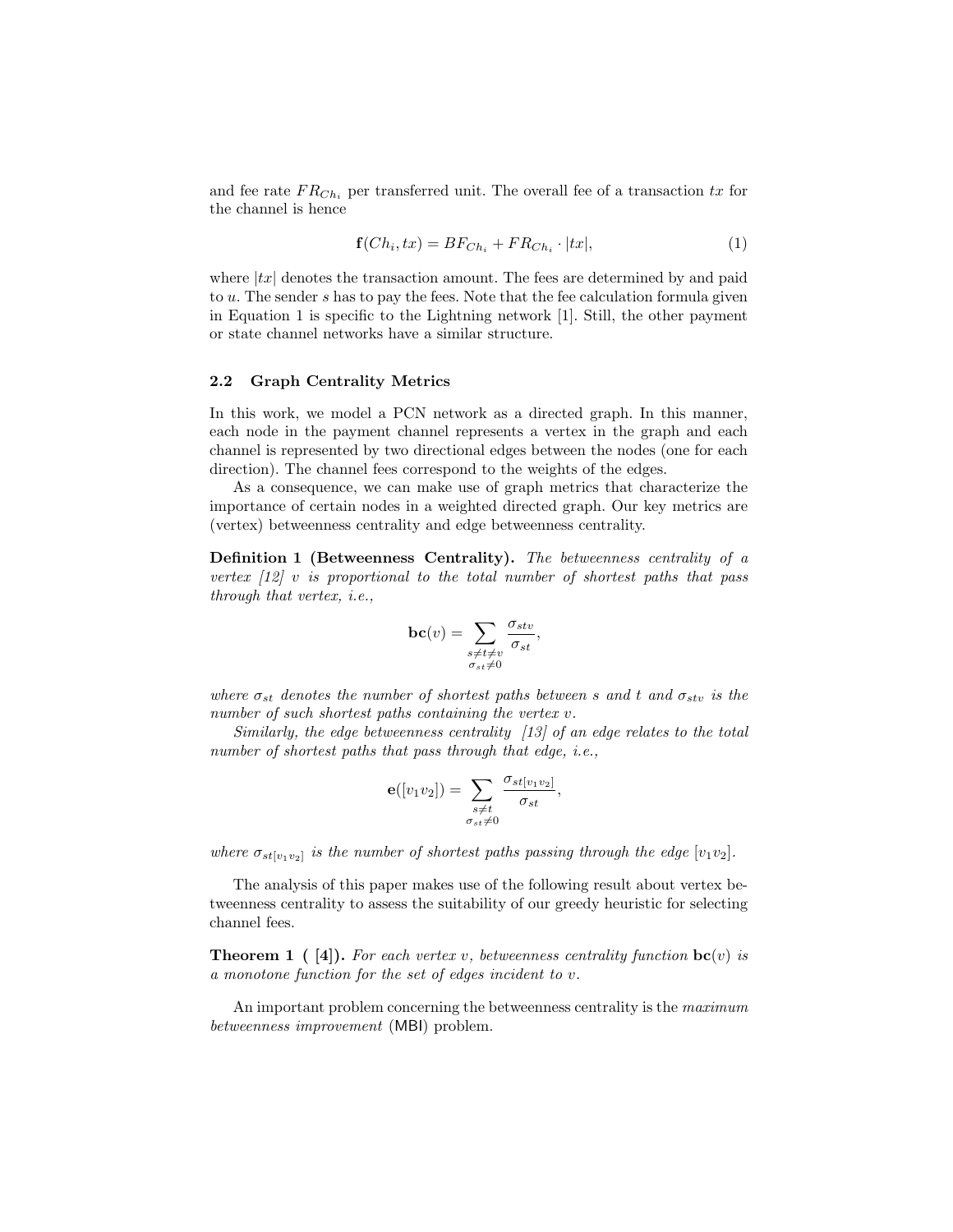Definition 2 (MBI problem [4]). Maximum Betweenness Improvement Problem: Given a directed graph G and a vertex v, find k edges incident to node v such that  $\mathbf{bc}(v)$  is maximal.

With the help of the following theorem concerning the MBI problem, we prove that our problem of maximizing the reward (MRI) is NP-hard.

Theorem 2 ( [4]). MBI problem cannot be approximated in polynomial time within a factor greater than  $1 - \frac{1}{2\epsilon}$ , unless  $P = NP$ .

# 3 Our PCN Model

There are a number of PCNs with Lightning [19], Raiden [2], Perun [9] and Celer [8] being key examples. All of them use slightly different assumptions and properties. We base our system model on Bitcoin's Lightning network.

In the following, we first describe our PCN model LN. In this model, we then define the problem of an individual participant aiming to maximize their gain. We summarize the notation used in the paper in Table 1.

| Symbol                         | Explanation                                                                                   |
|--------------------------------|-----------------------------------------------------------------------------------------------|
| CSF                            | The channel selection function.                                                               |
| CFF                            | The channel fee function.                                                                     |
| LN                             | The payment channel network.                                                                  |
| $\mathbf{c}(X)$                | The total amount of coins of $X$ .                                                            |
| $f(Ch,tx)^1$                   | The charging fee of the channel $Ch$ for a transaction of value tx.                           |
| $\mathbf{bc}(n, \mathbf{N})^1$ | The betweenness centrality of the node $n$ in a network $N$ .                                 |
| ${\bf e}(Ch,{\bf N})^1$        | The edge betweenness centrality of the channel $Ch$ in a network $N$ .                        |
|                                | $\mathbf{s}(Ch_i), \mathbf{r}(Ch_i)$ The source and destination nodes of the channel $Ch_i$ . |
| ChCost                         | The channel opening and closing on-chain cost.                                                |

Table 1. Notation and Abbreviation Table

#### 3.1 Network Topology, Fees, and Routing

Nodes open and close payment channels through blockchain transactions. For simplicity, we assume that the cost ChCost of opening and closing remains constant over time.

In Lightning, the complete topology of the network is known to every node. Nodes publicly announce on the blockchain that they establish or close a channel.

<sup>&</sup>lt;sup>1</sup>For brevity in the notation,  $tx$  and  $N$  can be omitted unless they alter with time.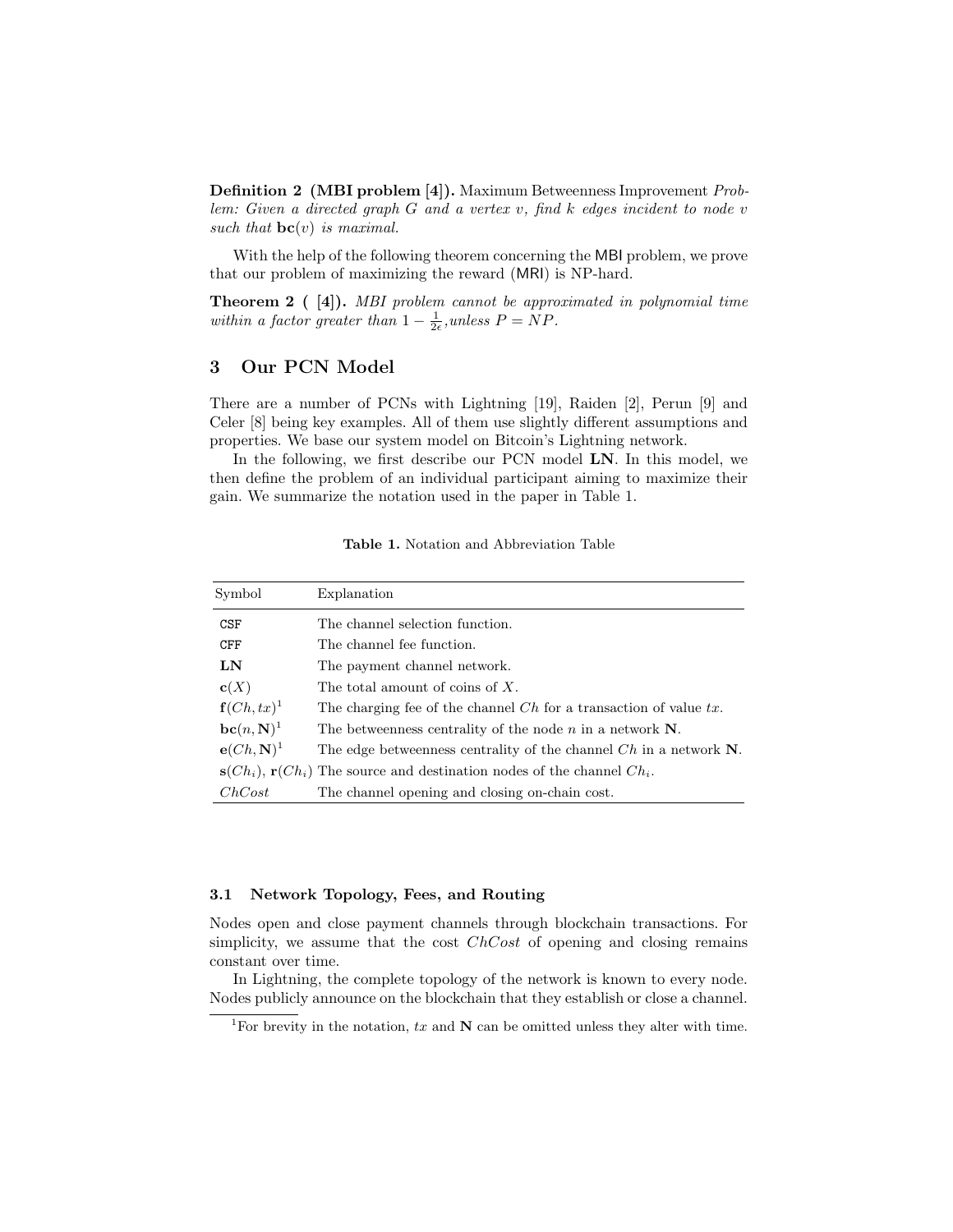Furthermore, nodes willing to route payments announce their channels and fees to the complete network. Thus, we assume in our model that both the topology and the fees of all nodes are publicly known. For simplicity, we assume that the topology and routing fees of the nodes that do not strategically change them remain fixed over time. Otherwise, our fee selection strategy would require a model to anticipate the expected changes. Current research on payment channel networks does not provide such a model. Our analysis of the Lightning network data from 1ml.com indicates that fees are indeed usually the default value. As topology changes require on-chain transactions, which are costly in both time and on-chain fees, the topology also should not change considerably. Moreover, we assume that nodes apply source routing to find one cheapest path from source to destination, as is the case in the current implementation of Lightning.

### 3.2 Problem Definition

We represent a network LN as a graph  $G = (V, E)$  of vertices V and edges E. A node A aims to maximize its revenue in running a node in a payment channel network. For this purpose, A opens channels with other nodes in the network, each channel having a total cost of ChCost for opening and closing. We assume that A can strategically select the nodes it establishes channels with from all nodes in the network. After all, these nodes do not need to invest anything into the channel as A completely funds them and they will likely receive additional monetary gains through routing fees. Furthermore, **A** has a budget of  $c(A)$  coins to use as collateral for the channels in total.

Formally, let  $C$  be the set of channels established by  $A$ . For each channel  $Ch_i \in C$ , we have the coins allocated to the channel  $c(Ch_i)$  and the channel fee  $f(Ch_i, tx)$  for a transaction value tx. Wlog, transaction values are integers between 1 and  $\mathbf{T}_{max}$  following a distribution T. Let  $X_i(tx, S, R)$  be the event that a transaction of value  $tx$  going from a node  $S$  to a node  $R$ passes through the channel  $Ch_i$ . Then the expected fee from that transaction is  $\mathbf{f}(Ch_i, tx)Pr[X_i(tx, S, R)]$ . Last, we require the distribution M that returns a sender-receiver pair. A's objective is to find  $C, f$ , and  $\mathbf{c}$ () such that the overall expected gain of one transaction

$$
\sum_{\substack{\forall S, R \in V \\ S \neq R \neq \mathbf{A}}} Pr(M = (S, R)) \sum_{j=1}^{\mathbf{T}_{max}} Pr(T = j) \sum_{Ch_i \in C} \mathbf{f}(Ch_i, j) \cdot Pr[X_i(j, S, R)] \tag{2}
$$

is maximized while adhering to the constraint that  $\sum_{Ch_i \in C} \mathbf{c}(Ch_i) \leq \mathbf{c}(\mathbf{A})$ . Equation 2 computes the expected gain over the involved variables  $T$  and  $M$ . If the capacity of the channel  $c(Ch_i)$  is less than the transaction amount tx,  $Pr[X_i(tx, S, R)] = 0$ . Similarly, if there does not exist a shortest path from S to R that passes through  $Ch_i$ ,  $Pr[X_i(tx, S, R)] = 0$ . Otherwise,  $Pr[X_i(tx, S, R)]$  is equal to the number of shortest paths from  $S$  to  $R$  passing through  $Ch_i$  divided by the total number of shortest paths from  $S$  to  $R$ .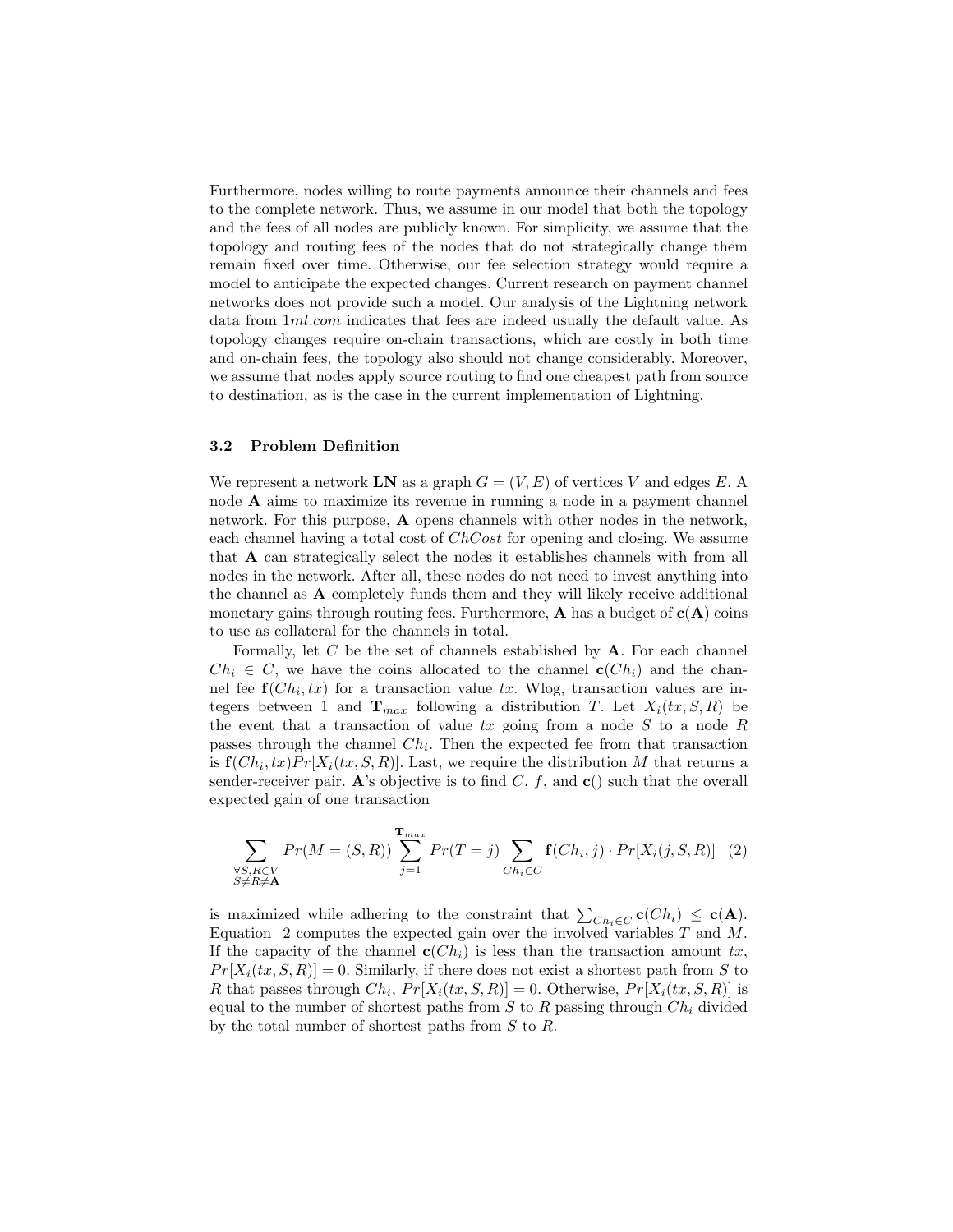Note that Equation 2 ignores the cost of opening C channels,  $|C| \cdot ChCost$ . The impact of this cost depends on the number of transactions  $K$  that occur during the lifetime of a channel. Let  $max$  be the maximal value for Equation 2. The overall gain of the node is then the difference:  $K \cdot max - |C| \cdot ChCost$ . By increasing the lifetime of the channel arbitrarily, the impact of  $|C| \cdot ChCost$ diminishes, which is why we disregard it for Equation 2. Our model furthermore disregards the opportunity cost caused by locking coins due to the absence of suitable models for such a cost.

# 4 Our Fee Strategy

We start by showing that maximizing the objective function given in Equation 2 is NP-hard. Afterwards, we present our greedy algorithm for approximating a solution. As our algorithm contains an equation for choosing channel fees without a closed-form solution, the last part of the section demonstrates a method for solving the equation numerically.

Our proof and algorithm act on a version of Equation 2 for specific distributions  $T$  and  $M$ . In the absence of real-world data for these distributions, we utilize two straight-forward distributions. Concretely, our work considers a fixed transaction value, i.e., the random variable  $T$  only takes one value  $tx$ . For the distribution  $M$ , which characterizes the likelihood of two nodes to trade, assuming that all nodes are equally likely to trade with each other is the most natural choice in the absence of a concrete alternative model. Thus,  $M$  is a uniform distribution over all pairs of nodes in the following.

For the design of our algorithm, we furthermore bound the maximal channel fee by  $f_{max}$ . Assuming a maximal channel fee does not reduce the generality of our approach. As nodes send payments along the path with the lowest fee, any channel fee that entails the channel is not contained in any such path can be disregarded.

### 4.1 NP-hardness of the Problem

Before presenting the actual proof, we rephrase Equation 2 to relate it to the concept of (edge) betweenness centrality.

Choosing M to be a uniform distribution implies that  $Pr(M = (S, R))$  $\frac{1}{(|V| - 1)(|V| - 2)}$ <sup>2</sup> is a constant, which can disregarded for the optimization. Furthermore, choosing a constant transaction value  $tx$  removes the second sum in Equation 2. Hence our modified objective function is

$$
\sum_{Ch_i \in C} \mathbf{f}(Ch_i, tx) \cdot Pr[X_i(tx, S, R)]. \tag{3}
$$

The next step relates  $Pr[X_i(\text{tx}, S, R)]$  in Equation 3 to the betweenness centrality. There are two important quantities to consider: the number of shortest paths including the channel and total fee reward gained from these paths.

 $2(|V| - 1)(|V| - 2)$  is the number of pairs of nodes when not including **A**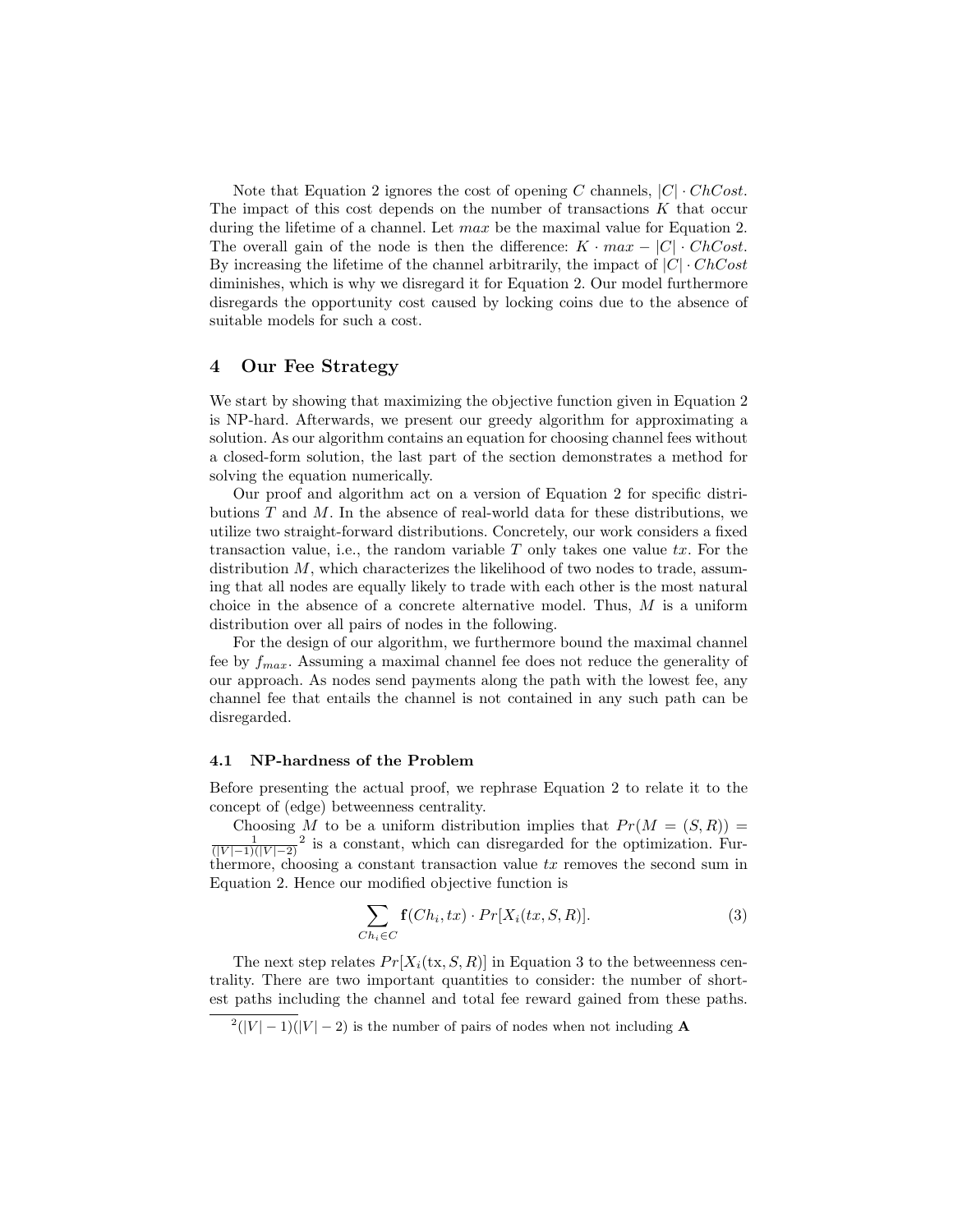Maximizing the number of shortest paths passing through a channel or node corresponds to the edge or vertex betweenness centrality (BC), respectively, as defined in Section 2. However, maximizing the BC does not necessarily imply maximal revenue. As fees represent edge weights, the shortest path here is a path whose edges have the minimal sum of weights. Choosing low fees hence increases the probability to be contained in the shortest path but low fees also indicate a low gain from each transaction.

Rather, the expected reward of a channel  $Ch_i$  is equal to the probability of the transaction passing through that channel times the fee. Note that each channel needs to have a capacity of at least  $tx$  for the payment to choose this path. Thus, an optimal solution for Equation 3 will only create channels of sufficient capacity and we can exclude the capacity aspect from  $Pr[X_i(tx, S, R)]$ . With  $e(Ch_i)$  denoting the edge betweenness centrality of a channel  $Ch_i$  with fees  $\mathbf{f}(Ch_i)^3$ , the formal expression for the expected reward of  $Ch_i$  is

$$
ER(Ch_i) = \mathbf{f}(Ch_i) \cdot \mathbf{e}(Ch_i). \tag{4}
$$

As a consequence, the total expected reward of **A** from Equation 3 is

$$
ER(\mathbf{A}) = \sum_{Ch_i \in C} ER(Ch_i). \tag{5}
$$

Now, we can formally define the problem from Equation 2 as the maximum reward improvement (MRI) problem.

Definition 3 (MRI Problem). Maximum Reward Improvement problem: For a payment channel network  $\mathcal{LN}$  and a node n, find k channels incident to node n such that  $ER(n)$  is maximized.

The following theorem states that it is not possible to design an algorithm CSF that finds the optimum solution within polynomial time, unless  $P = NP$ .

Theorem 3 (MRI Approximation Theorem). MRI problem cannot be approximated in polynomial time within a factor greater than  $1 - \frac{1}{2\epsilon}$ , unless  $P =$ NP.

*Proof.* To prove this theorem, we reduce our MRI problem to the MBI problem presented in Definition 2. Using Equation 5, we can formulate the MRI problem as follows:

$$
\mathsf{MRI}(\mathbf{LN}, n, k) \to \mathcal{CH}_M = \underset{\substack{\mathcal{C}\mathcal{H}|\leq k \\ \mathbf{s}(Ch_i)=n \\ \mathbf{f}(Ch_i)\in[1, f_{max}]} }{\text{argmax}} \left( \mathsf{ER}(n) = \sum_{Ch_i \in \mathcal{CH}} \mathsf{ER}(Ch_i) \right).
$$

We introduce a subproblem, namely MRI FF, where the upper limit of the fee  $f_{max}$  is equal to 1, which means that all the channel fee are equal to 1. Using the Equation 4, MRI\_FF can be formulated as:

<sup>&</sup>lt;sup>3</sup>For the rest of section, we drop the transaction amount  $tx$  from the channel fee formula  $f(Ch_i)$  as it is fixed.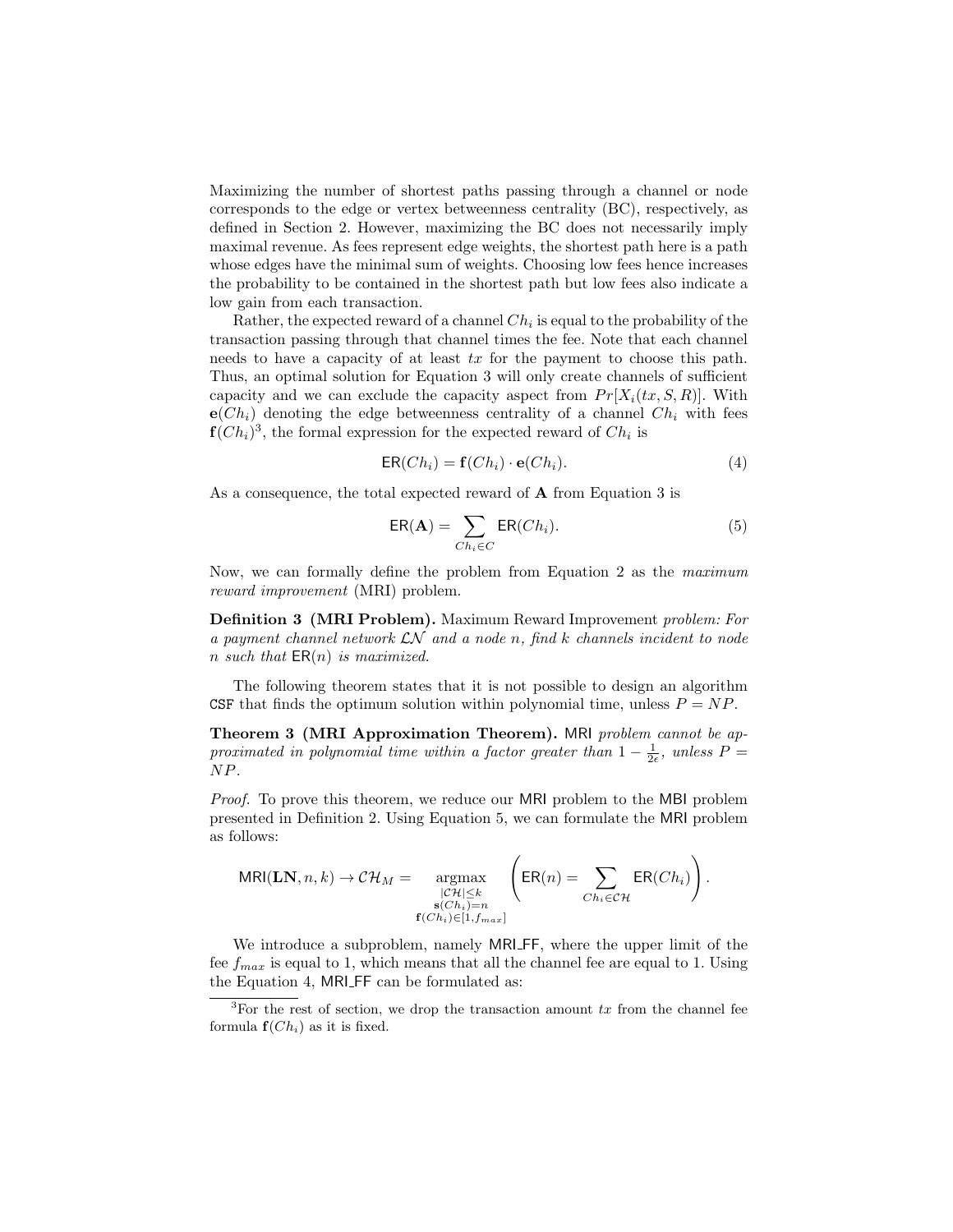$$
MRI. FF(\mathbf{LN}, n, N_c) \to \mathcal{CH}_M = \underset{\substack{|\mathcal{CH}| \leq k \\ \mathbf{s}(Ch_i) = n}}{\operatorname{argmax}} \left( \sum_{\substack{Ch_i \in \mathcal{CH} \\ \mathbf{s}(Ch_i) = n}} \mathbf{e}(Ch_i) \right)
$$
(6)  

$$
\stackrel{\text{(*)}}{=} \underset{\substack{|\mathcal{CH}| \leq k \\ \mathbf{s}(Ch_i) || \mathbf{r}(Ch_i) = n}}{\operatorname{argmax}} (bc_n) \stackrel{\text{(**)}}{=} MBI(\mathbf{LN}, n, k),
$$

which reduces to the MBI problem. Here, the first equality (∗) holds because the summation of the all shortest paths passing from out-going edges is equal to the total number of shortest paths passing through that node. In other words, the summation of edge betweenness centrality of all out-going edges of a node is equal to betweenness centrality of that node. The second equality (∗) follows from the definition of the MBI problem given in Definition 2.

Now, we can prove our theorem by contradiction. Let assume there exists an approximation to MRI problem within a factor greater than  $1 - \frac{1}{2\epsilon}$ . Then, the same approximation would hold for the subproblem of MRI, MRI\_FF with a certain maximal fee, namely 1. However, in Equation 6, we showed that MRI FF problem is equivalent to the MBI problem. This contradicts Theorem 2. Therefore, MRI problem cannot be polynomially approximated within a factor greater than  $1 - \frac{1}{2\epsilon}$ , unless  $P = NP$ .  $\Box$ 

#### 4.2 Channel Selection Function

We present a *greedy* algorithm CSF to approximate the MRI problem. CSF takes the PCN and the requested number of channels as input and outputs the set of nodes to whom channels are created. It internally calls CFF, the algorithm for deciding the fee of a channel. Formally, we have

$$
CFF(\mathcal{CH} \cup Ch) \to R_{Ch}:
$$
  
\n
$$
R_{Ch} = \text{TotalER}(\mathcal{CH} \cup Ch, f) \text{ where } f = \underset{f_i \in [1, f_{max}]}{\text{argmax}} (\text{TotalER}(\mathcal{CH} \cup Ch, f_i)),
$$
  
\n
$$
\text{TotalER}(\mathcal{CH} \cup Ch, f_i) = \text{ER}(Ch)_{f(Ch) = f_i} + \sum_{Ch_j \in \mathcal{CH}} \text{ER}(Ch_j).
$$
 (7)

As detailed in Algorithm 1, our greedy algorithm for CSF consists of the following five key steps:

- 1. Start with an initial PCN of nodes and channels.
- 2. At each step, try all possible channels between our node and other nodes.
- 3. Compute the maximum reward of the channel by using CFF.
- 4. Connect to the node who gives the maximum reward and update the PCN.
- 5. Go to step (2) until the desired number of channels is established.

Next, we ascertain that channel additions cannot reduce the expected revenue, indicating that nodes should add all channels they can fund. Here, it is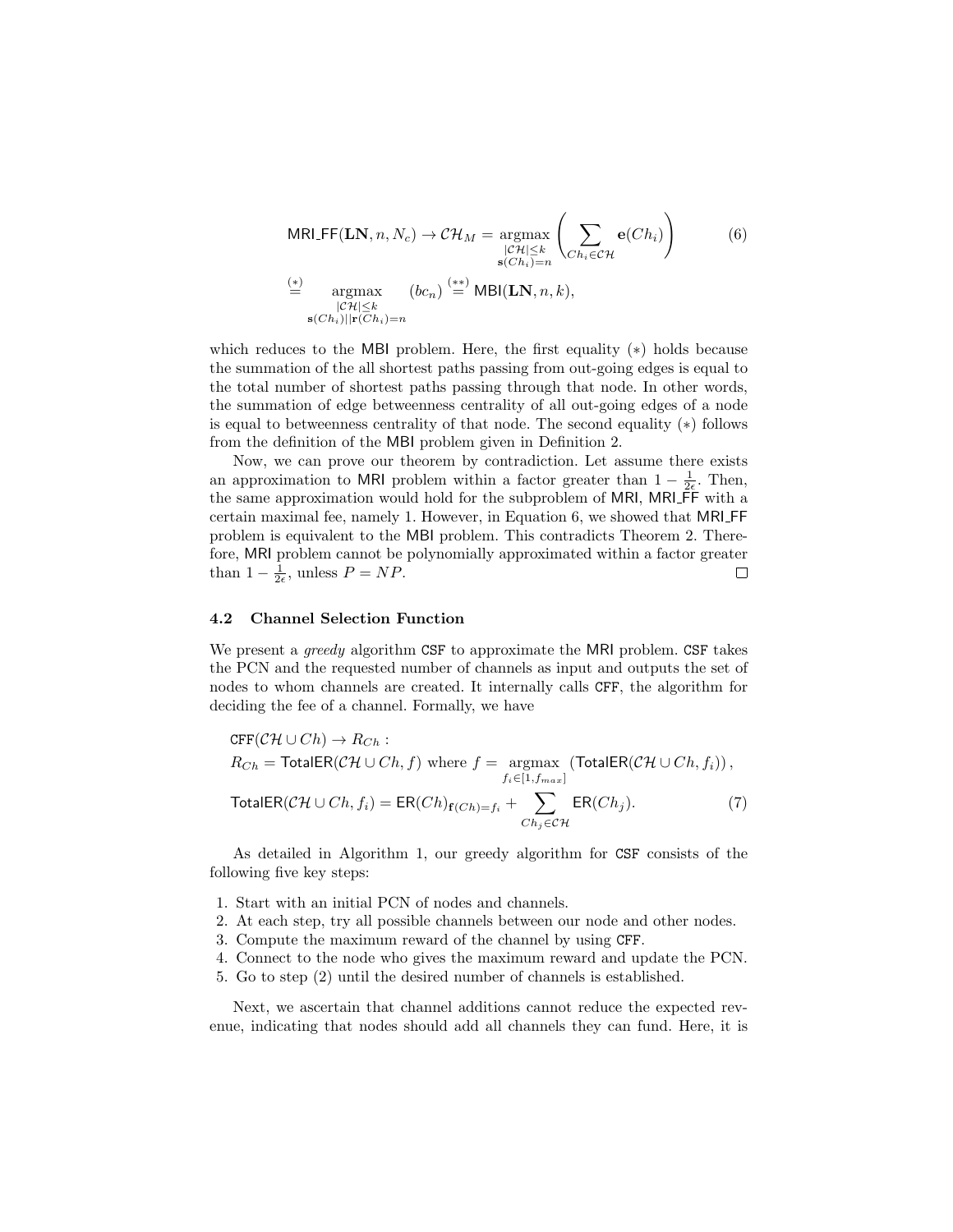Algorithm 1 Channel Selection Function

| <b>Input:</b> LN and $N_c$ |                                                                                                 |  |
|----------------------------|-------------------------------------------------------------------------------------------------|--|
| Output: $\mathcal{CH}$     |                                                                                                 |  |
| 1: function $CSF(LN, N_c)$ |                                                                                                 |  |
| 2:                         | $\mathcal{CH} \leftarrow \emptyset$                                                             |  |
| 3:                         | while $ \mathcal{CH}  < N_c$ do                                                                 |  |
| 4:                         | $maxRew \leftarrow 0, selectednode = None$                                                      |  |
| 5:                         | for Each node $n_i \in \mathbf{LN}$ do                                                          |  |
| 6:                         | Create a channel between $(n, n_i)$ : $LN_i \leftarrow AddEdges(LN, [n, n_i])$                  |  |
| 7:                         | Calculate the reward $R_{n_i} \leftarrow \text{CFF}(\mathbf{LN}_i, \mathcal{CH} \cup [n, n_i])$ |  |
| 8:                         | if $maxRew \leq R_{n_i}$ then                                                                   |  |
| 9:                         | $maxRew = R_{n_i}$                                                                              |  |
| 10:                        | $selected node = n_i$                                                                           |  |
| 11:                        | end if                                                                                          |  |
| 12:                        | end for                                                                                         |  |
| 13:                        | $\mathcal{CH} \leftarrow \mathcal{CH} \cup \{selectednode\}$                                    |  |
| 14:                        | $LN \leftarrow AddEdges(LN, [n, selected node])$                                                |  |
| 15:                        | end while                                                                                       |  |
| 16:                        | ${\bf return}~{\cal CH}$                                                                        |  |
|                            | 17: end function                                                                                |  |

important to note that we do not take into account the channel opening cost  $ChCost.$  Thus, if the marginal reward improvement of a new channel is zero, there is no point in add the channel.

Theorem 4 (Monotonicity). The objective function of Algorithm 1 is a monotone non-decreasing function.

*Proof.* A function  $\mathcal{F} : \Omega \to \mathbb{R}$  is a monotone function if it satisfies the following condition:

$$
\forall S \subseteq T \subseteq \Omega, \quad \mathcal{F}(S) \le \mathcal{F}(T). \tag{8}
$$

In our case, we have to show that  $CFF(\mathcal{CH} \cup [n, n_i]) \ge CFF(\mathcal{CH})$  for any solution  $\mathcal{CH}$  and node  $n_i$  such that  $[n, n_i] \notin \mathcal{CH}$  where  $\mathcal{CH}$  is the current channel list of node n.

Note that CFF checks for all possible fee values to maximize the total reward. In that sense, it would be enough to show that for the maximum fee value  $f_{max}$ , which can be formulated by using Equation 7 (with  $LN_0 = LN \cup \mathcal{CH}$  and  $\mathbf{LN}_i = \mathbf{LN} \cup \mathcal{CH} \cup [n, n_i]$ ):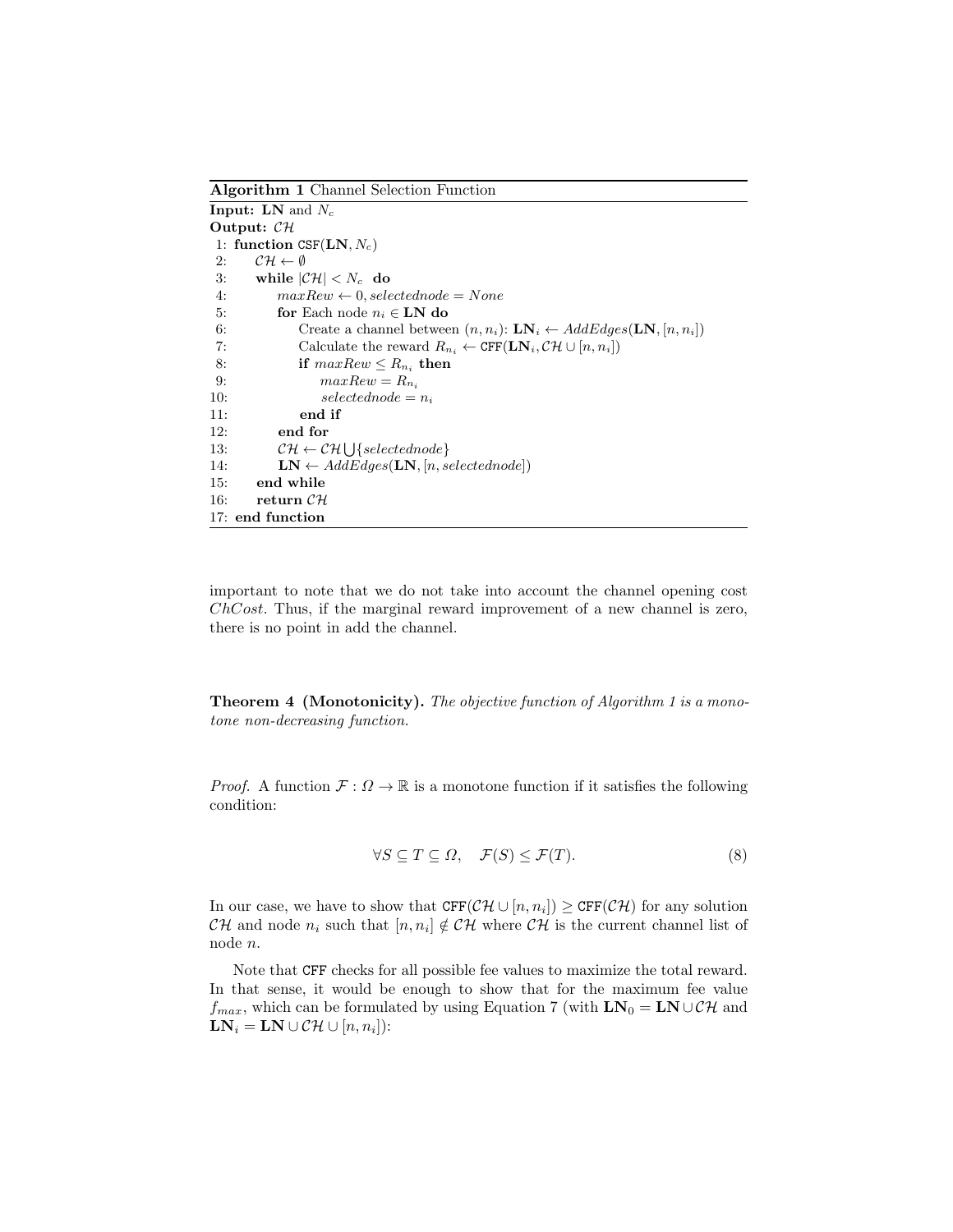$$
CFF(\mathbf{LN}, \mathcal{CH} \cup [n, n_i]) \geq \text{TotalER}(\mathbf{LN}, \mathcal{CH} \cup [n, n_i], f = f_{max}) \geq CFF(\mathbf{LN}, \mathcal{CH})
$$
  
\n
$$
\iff ER(Ch, \mathbf{LN}_i)_{f=f_{max}} + \sum_{\forall Ch_j \in \mathcal{CH}} ER(Ch_j, \mathbf{LN}_i) \geq \sum_{\forall Ch_j \in \mathcal{CH}} ER(Ch_j, \mathbf{LN}_0)
$$
  
\n
$$
\iff ER(Ch, \mathbf{LN}_i)_{f=f_{max}} \geq \sum_{\forall Ch_j \in \mathcal{CH}} ER(Ch_j, \mathbf{LN}_0) - ER(Ch_j, \mathbf{LN}_i)
$$
  
\n
$$
\iff e([n, n_i], \mathbf{LN}_i) \cdot f_{max} \geq \sum_{\forall Ch_j \in \mathcal{CH}} (e(Ch_j, \mathbf{LN}_0) - e(Ch_j, \mathbf{LN}_i)) \cdot f(Ch_j)
$$
  
\n
$$
\stackrel{(*)}{\iff} e([n, n_i], \mathbf{LN}_i) \geq \sum_{\forall Ch_j \in \mathcal{CH}} (e(Ch_j, \mathbf{LN}_0) - e(Ch_j, \mathbf{LN}_i))
$$
  
\n
$$
\iff e([n, n_i], \mathbf{LN}_i) + \sum_{\forall Ch_j \in \mathcal{CH}} e(Ch_j, \mathbf{LN}_i) \geq \sum_{\forall Ch_j \in \mathcal{CH}} e(Ch_j, \mathbf{LN}_0)
$$
  
\n
$$
\stackrel{(**)}{\iff} bc(n, \mathbf{LN}_i) \geq bc(n, \mathbf{LN}_0).
$$

Here, (\*) condition is true since for all channels  $f(Ch_i) \leq f_{max}$  by the definition. Also, each term  $e(Ch_j, LN_0) - e(Ch_j, LN_i)$  is non-negative as new channels of node  $n$  cannot increase the number of shortest paths passing through existing channels of the same node. Thus, the multiplication with a positive number preserves the inequality. (∗∗) is satisfied since the summation of edge betweenness centrality of all out-going edges of a node is equal to betweenness centrality of that node. At the end,  $\mathbf{bc}(n,\mathbf{LN}_i) \geq \mathbf{bc}(n,\mathbf{LN}_0)$  holds because betweenness centrality is a monotone function, see Theorem 1.  $\Box$ 

#### 4.3 Efficient Search Algorithm for the Channel Fee Function

No closed-form formula finds the best fee amount maximizing the expected reward due to the term  $e(Ch)$  for a channel Ch. Here, we analyze Equation 4 to minimize the computational cost by discarding some parts of the search space. First of all, since  $e(LN)$  is not affected by changes to the fees of channels, the denominator is irrelevant for optimizing the  $ER(Ch)$ . Therefore, CFF can be seen as a function of the edge betweenness centrality of the channel  $e(Ch)$  and its fee  $f(Ch)$ . Secondly,  $e(Ch)$  is negatively affected by  $f(Ch)$  because increasing the fee means an increase in the weight of the edge that results in a lower chance of being in the shortest paths.

Two observations give rise to an efficient search algorithm for finding the most suitable fee. The first observation utilizes the fact that edge betweenness centrality is a monotone decreasing function concerning the channel fee. Let the expected reward of a channel for chosen fees  $f_3 > f_1$  be  $r_1 = e_1 \cdot f_1$  and  $r_3 = e_3 \cdot f_3$ , respectively. If  $r_3 > r_1$ , let

$$
f_2 = f_1 \cdot \frac{r_3}{r_1} = f_3 \cdot \frac{e_3}{e_1}.
$$
 (9)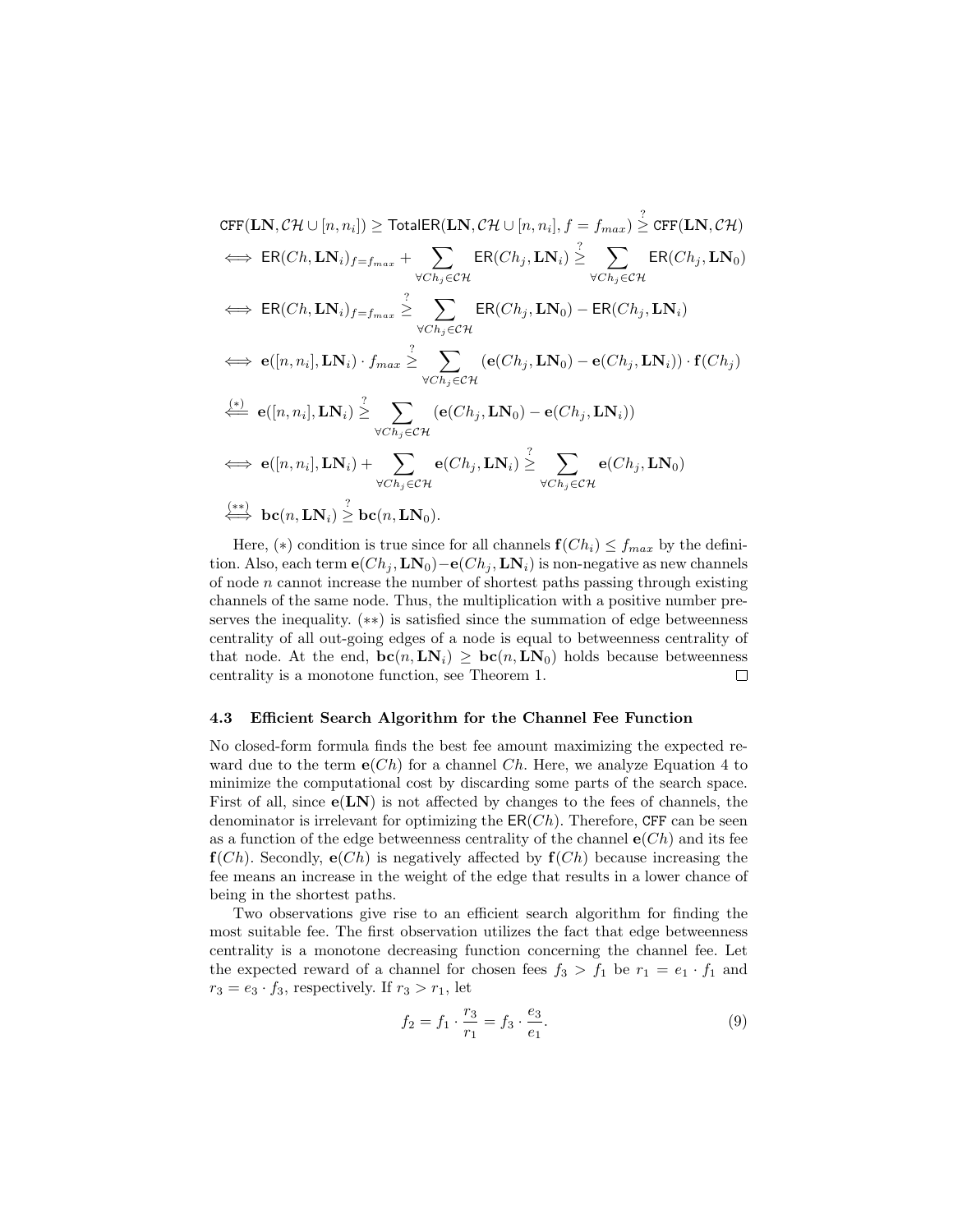It can be seen that the expected reward  $r_{\alpha}$  for any fee  $f_{\alpha}$  where  $f_1 < f_{\alpha} \leq f_2$  is at most  $r_3$ :

$$
r_{\alpha} = e_{\alpha} \cdot f_{\alpha} \le e_1 \cdot f_{\alpha} \le e_1 \cdot f_2 = e_3 \cdot f_3 = r_3. \tag{10}
$$

In other words, there is no need to compute the expected reward values for the fees in between  $f_1$  and  $f_2$  as they cannot be optimal values.

The second observation is that increasing the fee of an out-going channel  $Ch$ cannot decrease the edge betweenness of another out-going channel  $Ch'$  of the same node. Such an increase can only reduce the edge betweenness of channels that are on a path containing  $Ch$  by removing the path from the set of shortest paths. However, as shortest paths cannot have loops, two out-going channels of the same node cannot be on the same shortest path. Now, let  $\mathcal{CH}$  be the set of previously selected channels. Let  $r'_1$  and  $r'_3$  be the sum of the expected fees of all channels  $Ch' \in \mathcal{CH}$  for fees  $f_1$  and  $f_3$  with  $f_3 > f_1$ . By the above observation, we have  $r'_3 \geq r'_1$ .

Our recursive algorithm divides the space of all possible fee values from 1 to  $f_{max}$  into d intervals. For each interval i, let  $r_i = \text{ER}(Ch, \mathbf{f}(Ch) = f_i)$  be the expected reward of Ch and  $r'_i \leftarrow \sum_{Ch' \in \mathcal{CH}} \mathsf{ER}(Ch', \mathbf{f}(Ch'))$  be the total reward of the other channels. By the first observation, the maximal increase in  $r_i$  is  $f_{i+1}$  $\frac{i+1}{f_i}$  and by the second observation  $r'_{i+1} \geq r'_i$  as  $f_{i+1} > f_i$ . Thus, the maximum possible reward value for interval i is  $\widetilde{R}_i = r_i \cdot \frac{f_{i+1}}{f_i}$  $\frac{i+1}{f_i} + r'_{i+1}$ . If  $R_i$  is greater than the current maximum reward value, the algorithm recursively searches for a maximum in the interval, otherwise discards the interval.

This completes the description of our algorithm, which we evaluate in the following in comparison to other approaches based on common centrality metrics.

### 5 Evaluation

In this section, we evaluate our proposed fee strategy for a real-world topology. Our evaluation quantifies the total reward gained by  $A$  when using our greedy algorithm.

To emphasize the high effectiveness of our solution, we compared it with other channel and fee selection algorithm. For the channel selection, we considered random nodes as well as connecting to nodes with a high centrality for three centrality metrics: i) degree, i.e., connecting to the nodes with the most connections, ii) betweenness centrality, and iii) pagerank [18]. For the fee strategy, we compute the results for both cases where the channel fees are the default values and they are determined by CFF.

## 5.1 Model

In Lightning network, the upcoming transactions and current balances of channels are not known. Thus, we need to model the network and transactions.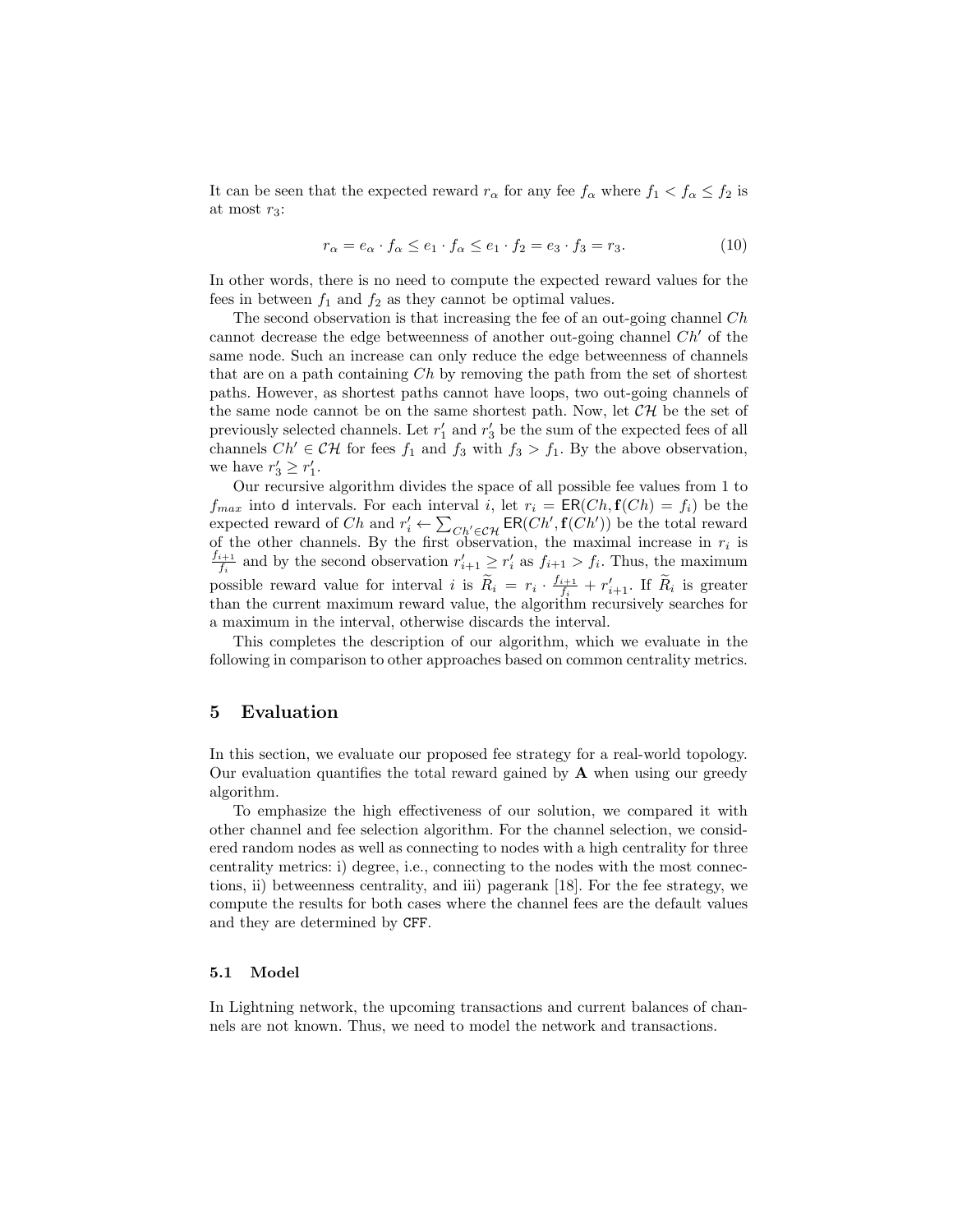Transactions. Like Section 4, our evaluation assumes that all source-destination pairs are equally likely. Furthermore, we categorize the transactions into three groups based on the amounts:

- $-$  *Micro payments* are the transactions involving a very small amount of coins. To represent this category, we use the transaction amount of 100 Satoshi, which is about one cent<sup>4</sup>. An example of a use case would be the streaming services where you pay small amounts per service.
- Medium payments: are the transactions spent for daily living expenses like buying a coffee, which is represented with 10000 Satoshi.
- $-$  *Macro payments:* are transactions of high amounts, which is represented with 1000000 Satoshi. The amount of these transactions are in the order of 100 Euros.

From these categories, it is most likely that micro payments are usually restricted to nodes that have a direct channel. Otherwise, the base fee for the payment greatly exceeds the actual payment value. Therefore, our target transactions are medium and macro payments, which are analyzed separately.

Network. Following our system model in Section 3, networks are represented as weighted directed graphs. The weights of the edges in the graph model are calculated according to the fee rate and base fees of the channels. Since the fee rate depends on the transaction amount, the weights of the same edges for medium and macro payments will be different. The graph generated for the medium (macro) payments is called medium (macro) graph.

#### 5.2 Setup

We obtained a snapshot of the Lightning Network  $(LN)$  data from  $1ml.com$  on July 10 2019, which contains 4618 nodes and 68729 edges in total. When we delete the edges with insufficient capacity, the medium graph has 68697 edges and the macro graph has 32193 edges.

As a node requires at least two connections to be contained in any shortest paths, we first connected  $A$  to the two nodes with the highest degree (, which happen to have the highest pagerank as well). For these two connections, we use the default fee rate and base fee values in both directions of the edges. Based on this initial scenario, we now connect A to additional nodes.

The experiments use  $ChCost = 8192$  Satoshi, which reflects the fluctuating Bitcoin transaction fee estimates<sup>5</sup>. When establishing a new channel, our simulation added edges in both directions. The base fee and the fee rate of the in-coming edge corresponded to the default value to model that i) most users currently stick to the default values and ii) A has no control over the in-coming channel fees as they are determined by the other party. For the outgoing edges, we utilize either CFF to determine the best fee value or use default values. When

<sup>4</sup>https://awebanalysis.com/en/convert-satoshi-to-euro-eur/

<sup>5</sup>https://bitcoinfees.info/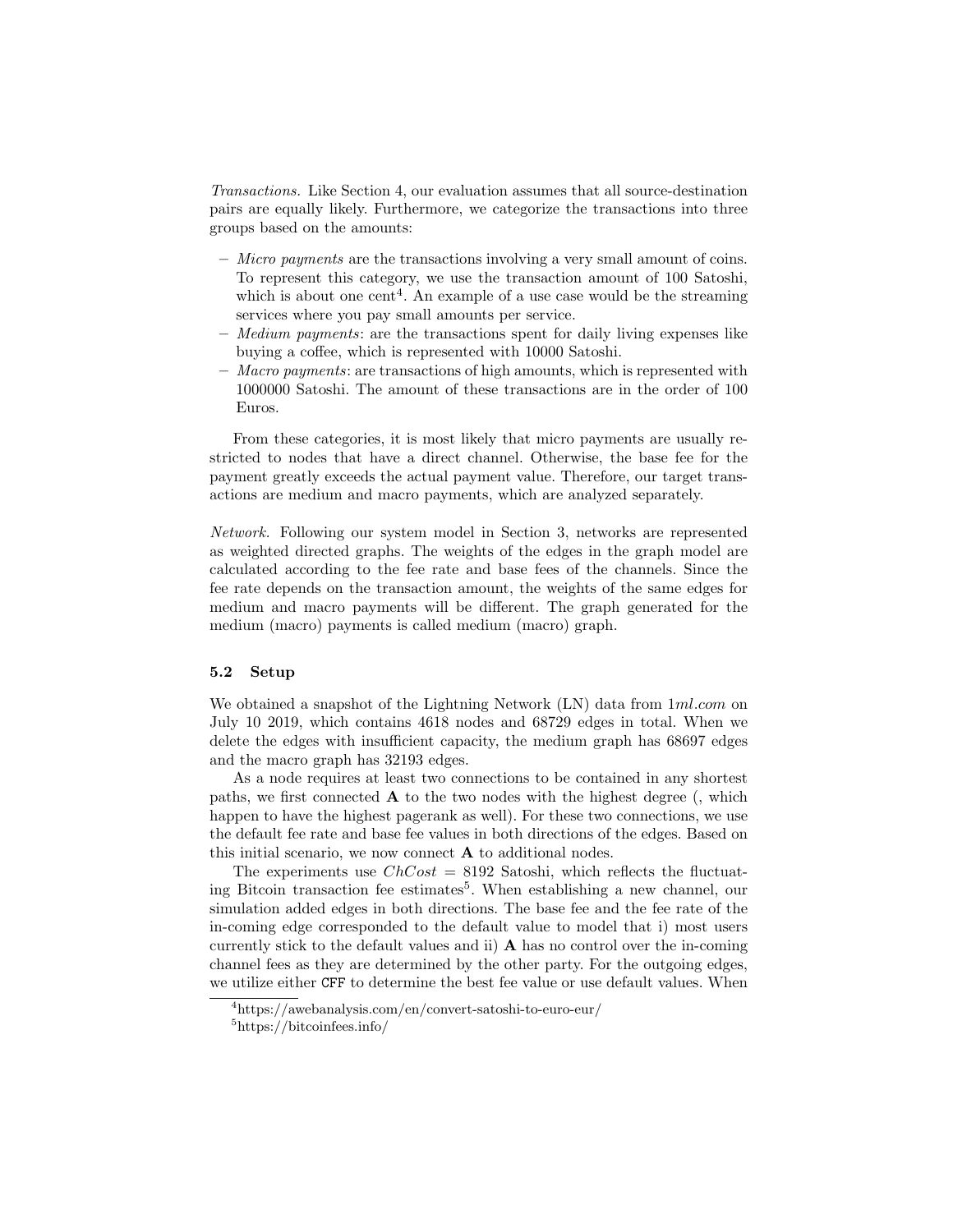using CFF, we set  $f_{max} = ChCost$ . Otherwise, the total fee cost of the transaction in the payment network is higher than the cost in the Bitcoin network and the sender is hence unlikely to proceed with the payment.

#### 5.3 Experimental Results

Figures 1 and 2 show the performance of our greedy algorithm in comparison to the other approaches in terms of the total reward improvement per new channel connections. The x-axis shows the number of connections added and the y-axis represents the total reward of node A. Since, for each case, we started with the same two connections, the total reward values have the same offset.

Figure 1 displays the result for the medium graph. When using default values, the reward was consistently lower than for our fee selection algorithm. More precisely, for centrality-based selection of channels, fee optimization increased the reward by a factor of roughly 2. Selecting channels strategically doubled the gain further in comparison to using Pagerank centrality, which was the most beneficial one of the centrality-based selection methods. Figure 2 shows the results of macro graph. The results were similar to the case of medium payments, though the overall gain was slightly higher.

In terms of fee computation efficiency, our experimental results show that the recursive algorithm described in Section 4.3 reduced the search space of fees in the magnitude of 10–100.

#### 5.4 Discussion

From the experimental results, it can be seen that our greedy algorithm outperformed other centrality metrics. Furthermore, the beneficial effect of the fee selection function was evident when comparing the results with and without it.

Note that adding new connections to the nodes with the highest centrality metrics did not increase the total reward in comparison to random selection much, in particular for betweenness centrality. The reason here is that connecting to nodes with many shortest path passing them does not imply that the newly added channels offer shorter paths. Instead, directly focusing on the betweenness centrality of A results in larger improvements.

Figure 1 and 2 furthermore show few but notable differences between medium and macro payments. First, the overall gain was higher for macro payments as expected due to the higher transaction value and hence increased revenue for a similar fee rate. However, the base rate, which is  $1000$  Satoshi by default<sup>6</sup> in comparison to a default rate of 0.001, dominates the fee value, so that the 100-fold increase in the transaction value does not translate to a similar increase in gain. Secondly, the differences between various centrality measures are more distinct for macro payments, see Figure 2.

 ${}^{6}$ The default fee values may change regarding the imported implementation. Our analysis on dataset shows that 33177 out of 68733 edges use the defaults we adopted.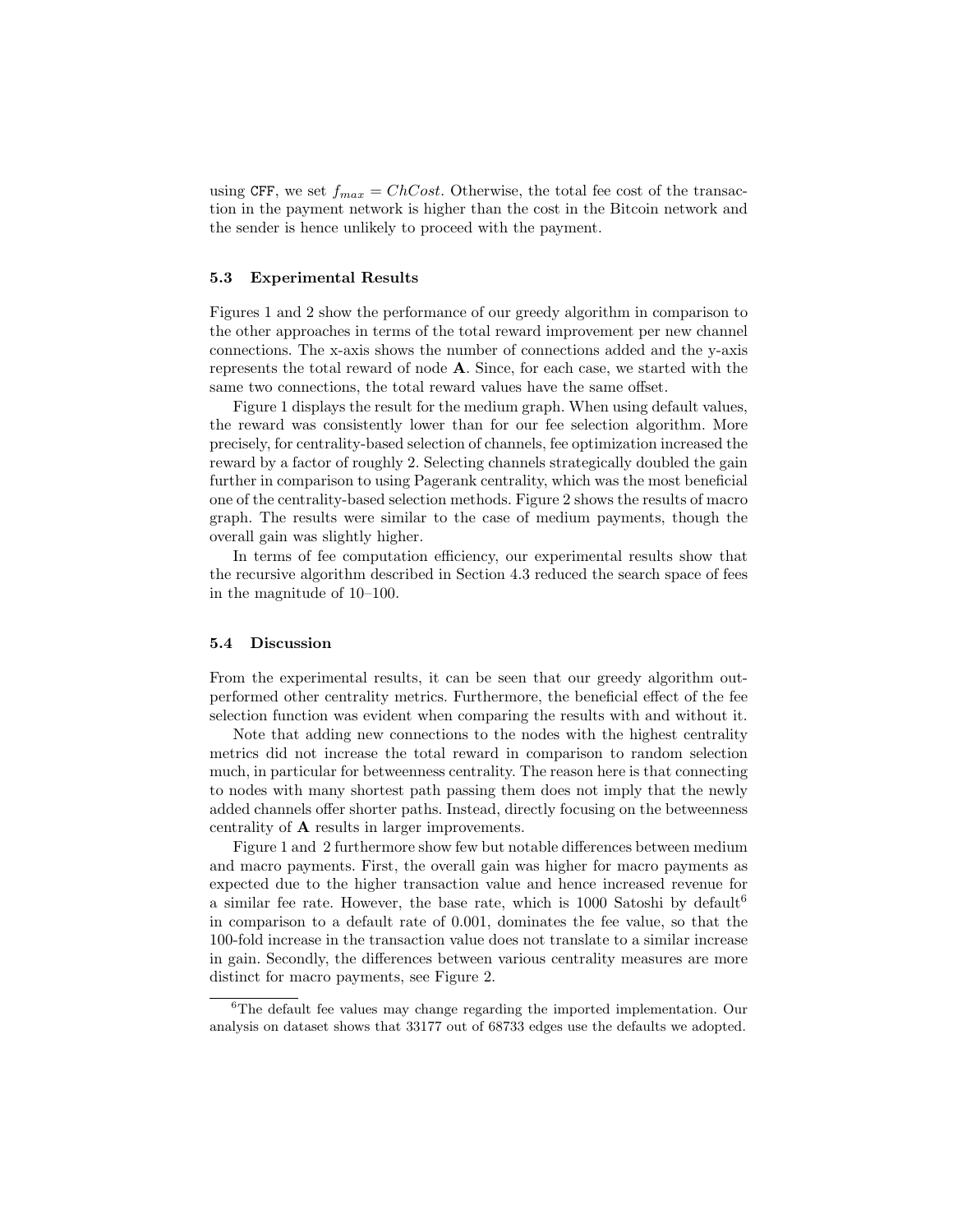

Fig. 1. Total fee reward of our node in medium graph. The bottom figure excludes the greedy results to present a clear comparison of the rest.



Fig. 2. Total fee reward of our node in macro graph. The bottom figure excludes the greedy results to present a clear comparison of the rest.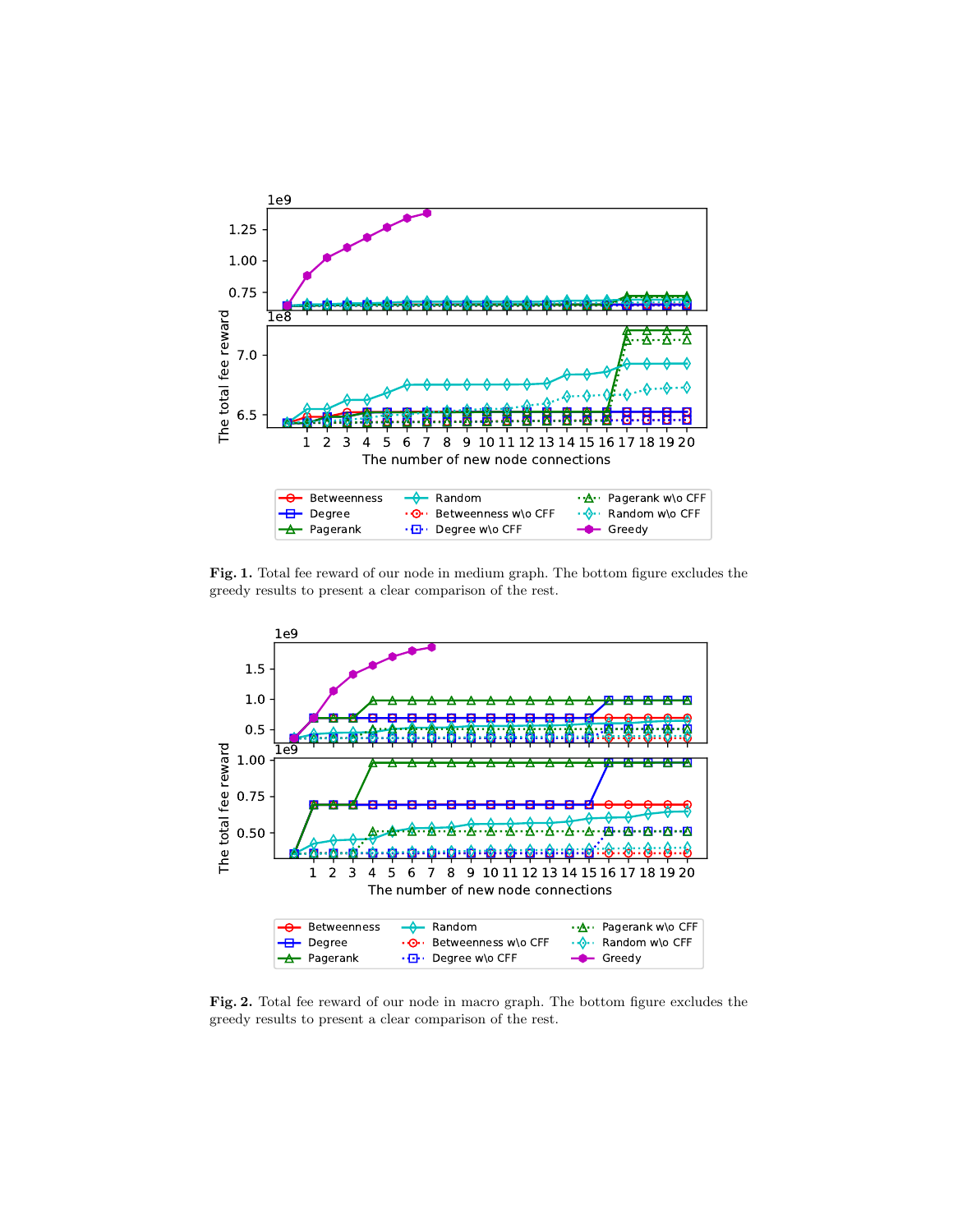Overall, our greedy algorithm promises higher fees for individual nodes. Even if nodes cannot or do not desire to select their channels, they can still gain an advantage by using our more sophisticated fee selection algorithm for already established channels.

One key limitation of our design is that it does not consider channel capacities as such. When all transactions have the same known value, A will only establish channels with sufficient collateral. However, in practice, A does not have such information and routing may fail due to a lack of capacity. Thus, integrating capacity information into both our model and our evaluation is clearly necessary in the future.

## 6 Conclusion

In this paper, we formalized an optimization problem for maximizing fees in payment channel networks, presented a heuristic algorithm for solving the problem, and evaluated our algorithm on real-world data sets. Our work demonstrates that routing fees can be a strong incentive for locking coins in payment channels. Fees as incentive hence have the potential to motivate rational users to fund payment channel and hence increase the ability of these networks to route payments.

In this work, we focused on one individual node aiming to optimize its profit. Future work should design a game-theoretical framework for networks containing only rational nodes aiming to maximize their profit. For the continued usage of payment channel networks, incentives should ensure that strategies for optimizing profit locally also optimize the overall network health in terms of the availability of cost-effective paths. It remains an open question if the current fee model is a suitable incentive to further collaboration and network health.

## Acknowledgments

This work was partially supported by Ripple's University Blockchain Research Initiative.

# References

- 1. Basis of lightning technology, available at: https://github.com/lightningnetwork/ lightning-rfc/blob/master/00-introduction.md
- 2. AG, B.T.: Raiden network (2019), available at: https://raiden.network/
- 3. Avarikioti, G., Janssen, G., Wang, Y., Wattenhofer, R.: Payment network design with fees. In: García-Alfaro, J., Herrera-Joancomartí, J., Livraga, G., Rios, R. (eds.) ESORICS 2018 International Workshops, DPM 2018 and CBT 2018. Lecture Notes in Computer Science, vol. 11025. Springer (2018)
- 4. Bergamini, E., Crescenzi, P., D'Angelo, G., Meyerhenke, H., Severini, L., Velaj, Y.: Improving the betweenness centrality of a node by adding links. ACM Journal of Experimental Algorithmics 23 (2018)